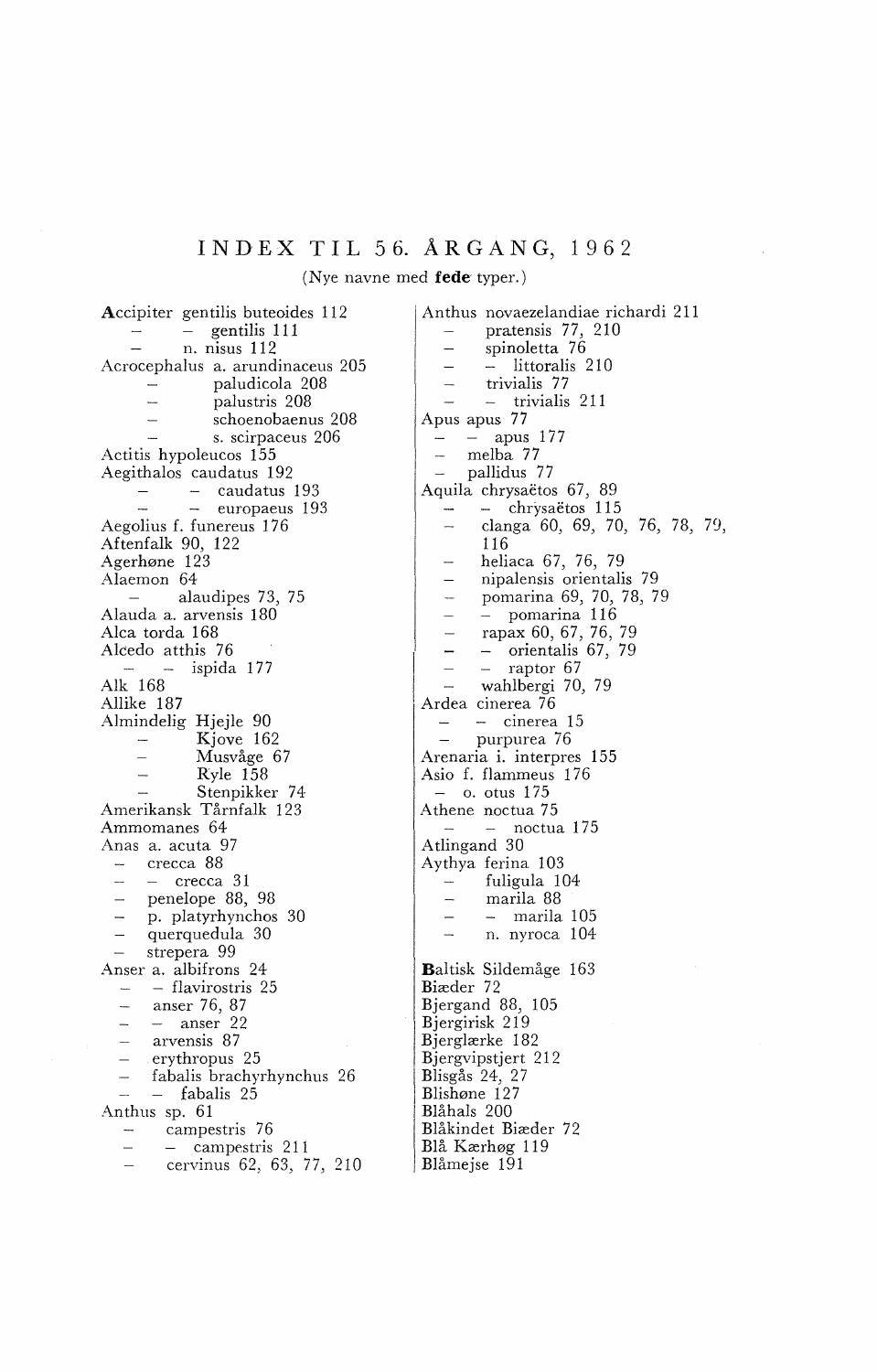Bogfinke 222 Bombycilla g. garrulus 212 Bomlærke 223 Botaurus s. stellaris 16 Bramgås 26, 86 Branta bernicla 26 bernicla 26 hrota 26  $\sim$ canadensis 27  $\sim$ leucopsis 26, 86 Broget Fluesnapper 209 Brunrygget Sanger 65 Brushane 62, 160 Bubo b. bubo 174 Bucephala clangula 83  $\frac{1}{x}$   $\frac{1}{x}$   $\frac{105}{x}$ Burhinus oedicnemus 75  $\sim$   $\sim$  oedicnemus 128 Buteo buteo 82, 135 buteo 67, 112 - - intermedius 115 1. lagopus 115 rufinus 60, 67, 76 Bynkefugl 197 Bysvale 184 Calidris alpina 83, 158 alpina 159  $\sim$ - schinzii 158  $\overline{a}$ canutus 83  $\frac{1}{2}$ - canutus 157  $\sim$ ferrugineus 159 m. maritima 158 minuta 158 temminckii 62, 77, 158 Caprimulgus aegyptius 72, 75 europaeus 77 - europaeus 176 Carduelis c. cannabina 219 c. carduelis 218 **Service** flammea 219  $\overline{\phantom{a}}$ f. flavirostris 219 spinus 219 Casarca ferruginea 88 Cepphus grylle 168 Cercotrichas galactotes 65, 77 Certhia familiaris macrodactyla 193 Ceryle rudis 75 Charadrius sp. 76 alexandrinus 75  $\overline{\phantom{0}}$ alexandrinus 149  $\overline{a}$ dubius 77  $\overline{\phantom{a}}$ - curonicus 149 h. hiaticula 148  $\overline{\phantom{0}}$ tundrae 148  $\overline{\phantom{a}}$ Chenopis atratus 20 Chettusia leucura 75 Chlidonias leucoptera 75. n. niger 165

Chloris c. chloris 217 Ciconia ciconia 40, 54, 67, 76, 88 - ciconia 17  $\mathcal{L}_{\text{max}}$ nigra 18 Cinclus c. cinclus 193 Circus aeruginosus 75 aeruginosus 120 c. cyaneus 119 macrourus 70, 76, 119 pygargus 119 Clangula hyemalis 83, 106 Coccothraustes c. coccothraustes 21 7 Coloeus m. monedula 187 Columba livia 75 oenas 140, 142 oenas 169  $\mathbb{R}^2$ p. palumbus 1 70 Colymbus immer, se Gavia immer Coracias benghalensis 59, 72, 75, 80 – benghalensis 73  $\Delta \Delta \phi$ garrulus 59, 63, 75, 77, 80  $\overline{\phantom{a}}$ - garrulus 178  $\overline{\phantom{a}}$  $\overline{\phantom{a}}$ semenowi 73 Corvus c. corax 186  $\overline{\phantom{m}}$ corone 61 - capellanus 74, 75  $\mathcal{L}$ cornix 186  $\overline{\phantom{a}}$ corone 186 frugilegus 76 - frugilegus 187 Coturnix c. coturnix 123 Crex crex 125 Crocethia alba 83, 157 Cryptolopha montis 132 xan thopygia 13 2 Cuculus c. canorus 1 71 Culicicapa helianthea 130 Cursorius cursor 75 Cygnus columbianus bewickii 19 c. cygnus 18  $\overline{\phantom{m}}$ olor 20 var. immutabilis 22 Damklire 60 Delichon urbica 77  $-$  urbica 184 Dendrocopos major 136 major 136  $\sim$  $-$  pinetorum 179  $\overline{\phantom{a}}$  $\overline{\phantom{a}}$ m. medius 180 minor 180 Digesvale 185 Dobbeltbekkasin 156 Drosselrørsanger 205 Dryobates major, se Dendrocopos major Dryocopus martius 84, 85, 135, 141 martius 180 Duehøg 111 Dværgfalk 61, 122

## 228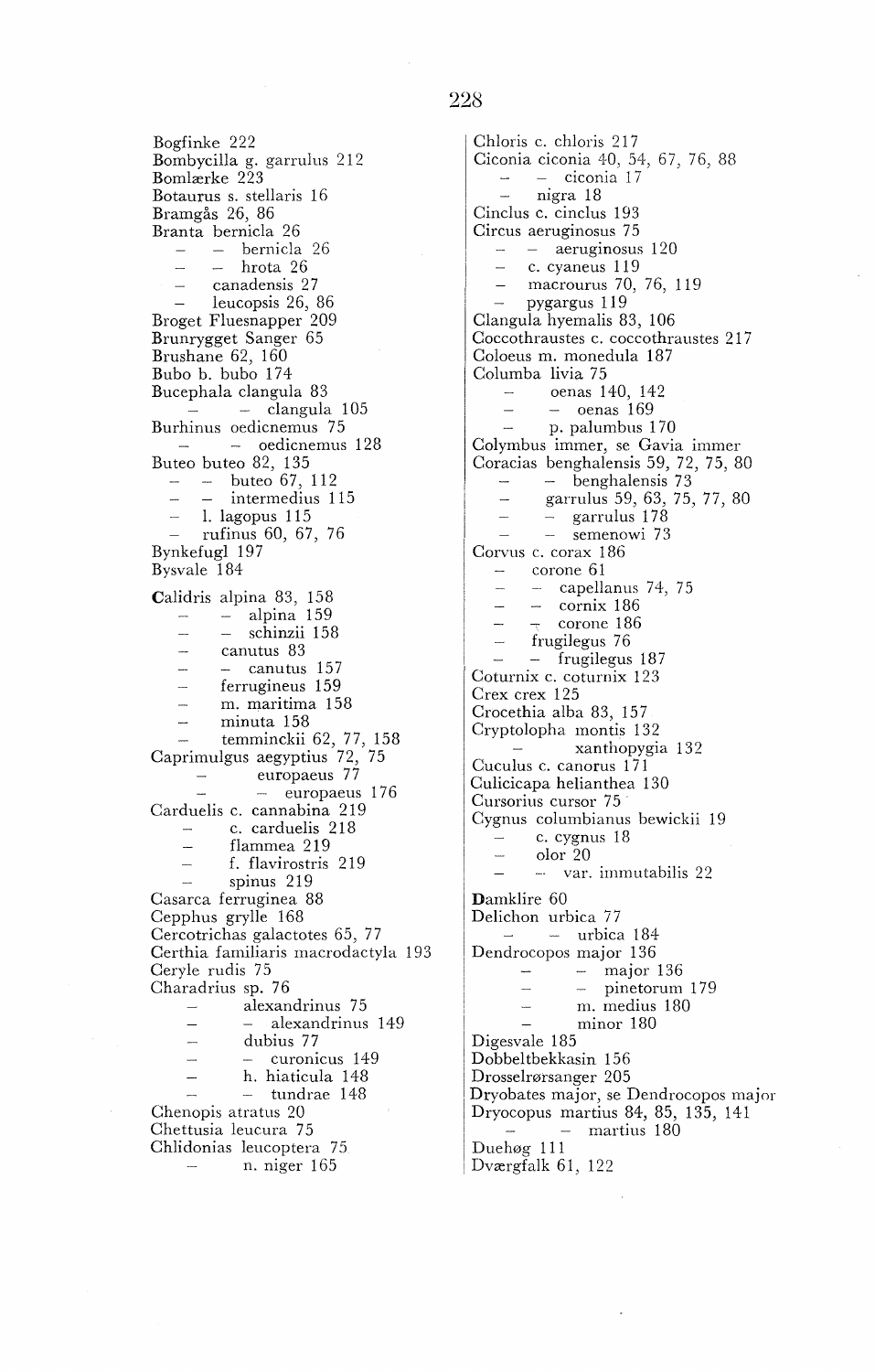Dværggås 25 Dværgmåge 164 Dværgryle 158 Dværgterne 167 Ederfugl 106 Ellekrage 63, 65, 178 Emberiza c. calandra 223 cia 224  $\sim$ c. citrinella 223  $\sim$ hortulana 224 s. schoeniclus 224 Engpiber 210 Engsnarre 125 Enkeltbekkasin 156 Eremophila alpestris 76  $-$  flava 182 Erithacus r. rubecula 200 Eudromias morinellus 149 Falco columbarius 61, 76 aesalon 122  $\sim$ naumanni 61, 71, 75, 77, 78, 79 peregrinus 76, 135, 142  $\overline{\phantom{a}}$ peregrinus 121 r. rusticulus 120 s. sparverius 123 subbuteo 77 subbuteo 121 tinnunculus 71, 72, 76  $\sim$  $-$  tinnunculus 122  $\sim$ vespertinus 90  $\sim$ amurensis 65  $\overline{a}$ vespertinus 122 Fasan 123 Ficedula albicollis 209 h. hypoleuca 209 Fiskehejre 15 Fiskeørn 88, 109, 135 Fjordterne 166 Flagspætte, se Stor Flagspætte Flamingo 33, 86 Fløjlsand 107 Francolinus francolinus 75 Fratercula arctica 169 Fringilla c. coelebs 222 montifringilla 222 Fuglekonge 208 Fulica a. atra 127 Galerida cristata 75  $-$  cristata 181 Gallinago g. gallinago 156 media 156 Gallinula c. chloropus 126

Garrulus g. glandarius 190 Gavia a. arctica 9

immer 9, 87 stellata 9

**229** 

Gelochelidon nilotica 75 Glareola sp. 75 Glaucidium p. passerinum 175 Gravand 27, 33 Grus grus 90  $-$  grus 124 Græshoppesanger 205 Grønbenet Rørhøne 126 Grønirisk 21 7 Grønlandsk Blisgås 25 Grønsisken 219 Grønspætte 179 Gråand 30 Grå Fluesnapper 63, 208 Grågås 22, 27, 87 Gråkrage 186 Gråmåge 164 Gråsisken 219 Gråspurv 216 Gråstrubet Lappedykker 9, 12, 88 Gulbug 203 Gulhovedet Vipstjert 62 Gulirisk 220 Gulspurv 223 Gul Vipstjert 63, 64, 73, 212 Gærdesanger 203 Gærdesmutte 194 Gøg 171

Haematopus ostralegus 83 ostralegus 128 Halcyon smyrnensis 75 Halemejse 192 Haliaeetus albicilla 70, 79, 116 leucoryphus 70, 79 Halsbåndfluesnapper 209 Havesanger 201 Havlit 106 Havterne 166 Havørn 69, 70, 116 Hedehøg 119 Hedelærke 181 Hellig Ibis 18 Hieraëtus pennatus 76 Himantopus himantopus 75 h. himantopus 160 Hippolais i. icterina 203 pallida 77 Hirundo daurica rufula 184 obsoleta 77  $\sim$ rupestris 77 rustica 75, 77  $\overline{\phantom{a}}$ rustica 182 Hjejle 147 Hortulan 224 Huldue 140, 169 Husrødstjert 198 Husskade 188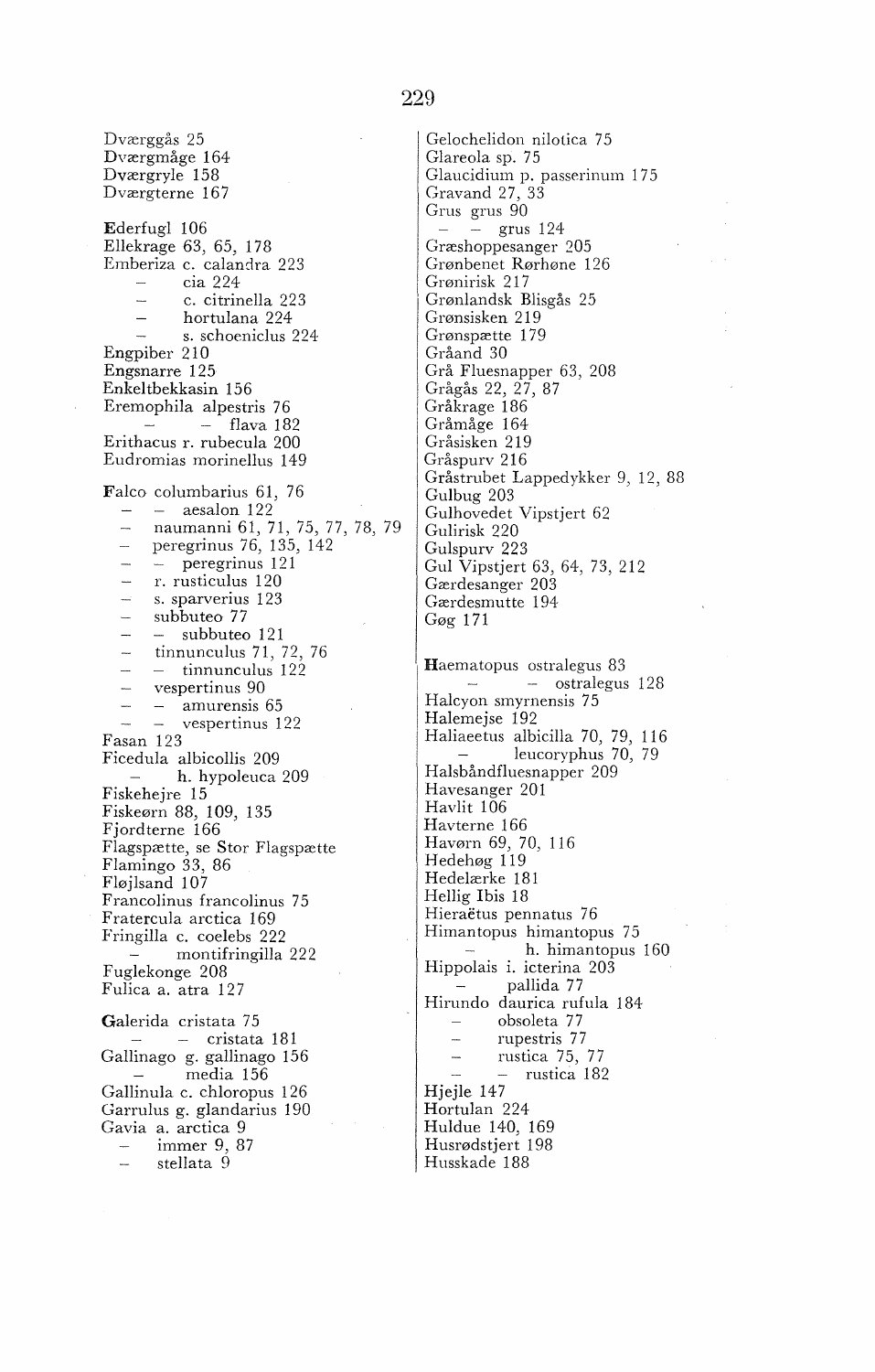Hvepsevåge 82, 109 Hvidbrystet Præstekrave 149 Hvidklire 153 Hvidstrubet Nattergal 62 Hvidvinget Korsnæb 222 Hvid Vipstjert 61, 73, 211 Hvidøjet And 104 Hvinand 105 Hydrobates p. pelagicus 12 Hydroprogne tschegrava 85, 166 Hærfugl 178 Hærfuglelærke 64, 73 Hættemåge 164 Høgesanger 201 Høgeugle 174 Indisk Ellekrage 72 Irania gutturalis 62, 77 Isabellatornskade 62, 74 Isfugl 177 Islandsk Ryle 157 Rødben 153  $\sim$ Islom 9, 87 Ismåge 162 Jagtfalk 120 Jernspurv 210 Jynx t. torquilla 180 Kanadagås 27 Kapellanskrage 74 Kejserørn 67, 69 Kirkeugle, 175 Klippeværling 224 Klyde 160 Knarand 99 Knopsvane 20

Knortegås 26 Kongeederfugl 107 Kongeørn 67, 89, 115 Kortnæbbet Gås 26 Krage 61 Krikand 31, 88 Krognæb 221 Krumnæbbet Ryle 159 Kvækerfinke 222 Kærløber 159 Kærnebider 217 Kærsanger 208

Landsvale 182 Lanius collurio 63, 77 collurio 214 phoenicuroides 62  $\overline{\phantom{a}}$  $-$ /isabellinus 74 excubitor 136  $\overline{\phantom{0}}$ - excubitor 213  $\overline{\phantom{0}}$ minor 63, 77

Lanius senator 63, 77  $-$  senator 214 Larus argentatus 76, 83 argentatus 163 c. canus 162 fuscus 163  $-$  fuscus 163  $\overline{a}$ genei 61, 76  $\overline{a}$ hyperboreus 83, 164  $\equiv$ marinus 164  $\equiv$ minutus 164  $\overline{a}$ ridibundus 76 - ridibundus 164  $\mathcal{L}$ Lille Dompap 220 Flagspætte 180  $\sim$ Fluesnapper 209  $\overline{a}$ Kjove 162  $\overline{a}$ Kobbersneppe 151 Korsnæb 221 Lappedykker 9, 87 Præstekrave 149 Regnspove 150 Skallesluger 107 Skrigeørn 69, 70, 116  $\overline{a}$ Stormsvale 12  $\overline{a}$ Tårnfalk 61, 65, 71 Limicola f. falcinellus 159 Limnodromus griseus 90 Limosa 1. lapponica 151 limosa 60, 76  $-$  limosa 150 Lobivanellus indicus 75 Locustella lanceolata· 205 n. naevia 205 Lomvie 168 Loxia c. curvirostra 221 leucoptera bifasciata 222 pytyopsittacus 221 Lullula a. arborea 181 Lunde 169 Luscinia luscinia 199 m. megarhynchos 200 svecica 200 Lymnocryptes minimus 156 Lysbuget Spætmejse 193 Lærkefalk 121 Løvsanger 204 Låddenbenet Musvåge 115 Markpiber 211 Melanitta f. fusca 107 nigra 88  $-$  nigra 107 Mellemflagspætte 180 Mellemkjove 162 Mellemskarv 13 Mergus albellus 107 m. merganser 108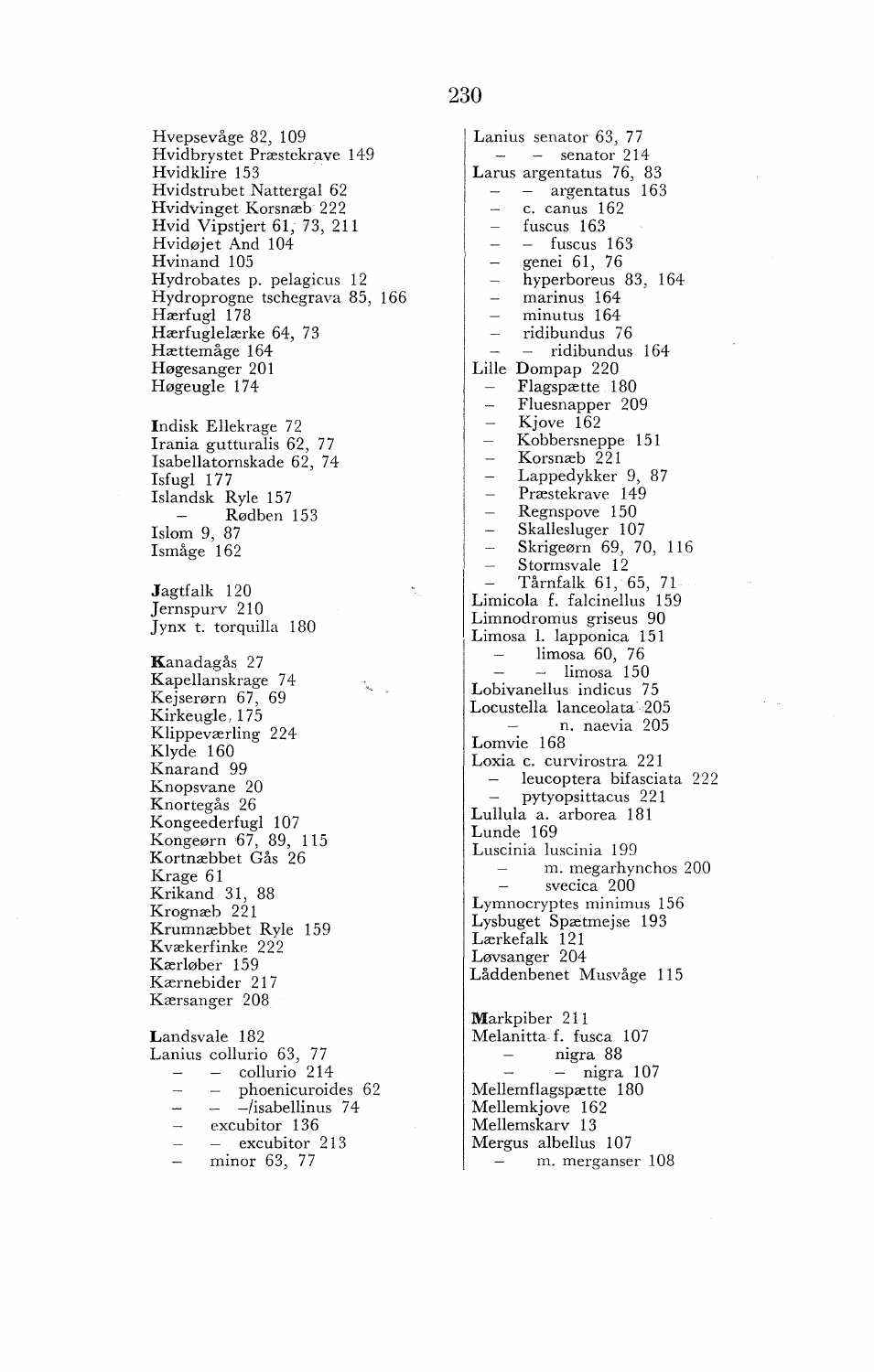apiaster 59, 72 , 77 superciliosus 59, 72, 75

Metopiana peposaca 103 Middelhavsstenpikker 74 Milvus migrans 61, 67, 76, 78 migrans 111 m. milvus 110 Misteldrossel 195 Monticola saxatilis 77 solitarius 76  $\sim$ Mosehornugle 176 Motacilla alba 61, 73, 76, 77, 78 alba 211 persica 73 personata 73  $\overline{a}$ c. cinerea 212 flava 63, 73, 77  $\overline{a}$  $\overline{a}$ - feldegg 73  $\sim$ flava 73, 212  $\overline{\phantom{a}}$ lutea 62, 73  $-$  thunbergi 73, 212 Mudderklire 155 Munk 203 Mursejler 177 Muscicapa striata 63, 77 striata 208  $\mathcal{L}$ westermanni 129, 131 Musvit 191 Musvåge 69, 82, 112, 135 Nathejre 16 Natravn 176 Nattergal 199 Natugle 175 Neophron percnopterus 70, 76 Netta rufina 101 Nonnestenpikker 74 Nordisk Flagspætte 179 Lappedykker 10, 87 Nordlig Gransanger 204 Gul Vipstjert 212 Hjejle 147 Ryle 158 Nordøstlig Præstekrave 148 Nucifraga caryocatactes 189 caryocatactes 189  $\overline{a}$ macrorhynchos 189 Numenius a. arquata 149  $\sim 10^{-11}$ p. phaeopus 150 Nyctea scandiaca 174 Nycticorax nycticorax 76 - nycticorax 16 Nøddekrige 189. Oceanodroma leucorrhoa 85

leucorrhoa 13

Mergus serrator 108 Merops sp. 61

Odinshane 85, 161 Oenanthe sp. 74, 77 deserti 74, 76 hispanica 74, 77 leucomela 74  $\frac{1}{2}$ lugens 74, 77 oenanthe 63, 74, 77  $\overline{a}$  $-$  oenanthe 197 picata 74  $\sim$ pleschanka 74, 77 Oriolus o. oriolus 185 Orthotornus cucullatus 129, 130, 133 - cinereicollis 134 - heterolaemus 130 philippinus 134 - **viridicollis** 133, 134 Otis t. tarda 128 Otus sp. 75 Pagophila eburnea 162 Pallas Havørn 70 Pandion haliaetus 77, 88, 109, 135 Pams a. ater 191 c. caeruleus 191 m. major 191 p. pa1ustris 192 Passer domesticus 75 domesticus 216 m. montanus 217 Pelecanus sp. 76 Peposakand<sup>103</sup> Perdix p. perdix 123 Perleugle 176 Pernis apivorus 82  $\frac{1}{2}$  - apivorus 109 Phalacrocorax carbo sinensis 13 Phalaropus fulicarius 161 lobatus 85, 161 Phasianus colchicus 123 Philornachus pugnax 62, 77, 160 Phoeniconaias minor 34 Phoenicopterus ruber 86  $\overline{\phantom{m}}$ chilensis 33  $\overline{\phantom{a}}$ roseus 33, 39  $\sim$ ruber 33 Phoenicurus ochruros 76  $\sim$ gibraltariensis 198  $\overline{\phantom{a}}$ phoenicurus 77  $\equiv$ phoenicurus 198 Phylloscopus sp. 77 collybita abietinus 204  $\overline{\phantom{a}}$ - collybita 204 sibilatrix 205 trivirgatus 129, 130, 132 - benguetensis 133  $\overline{\phantom{0}}$  $\frac{1}{2}$ nigrorum 133 **- peterseni** 133 trochilus 204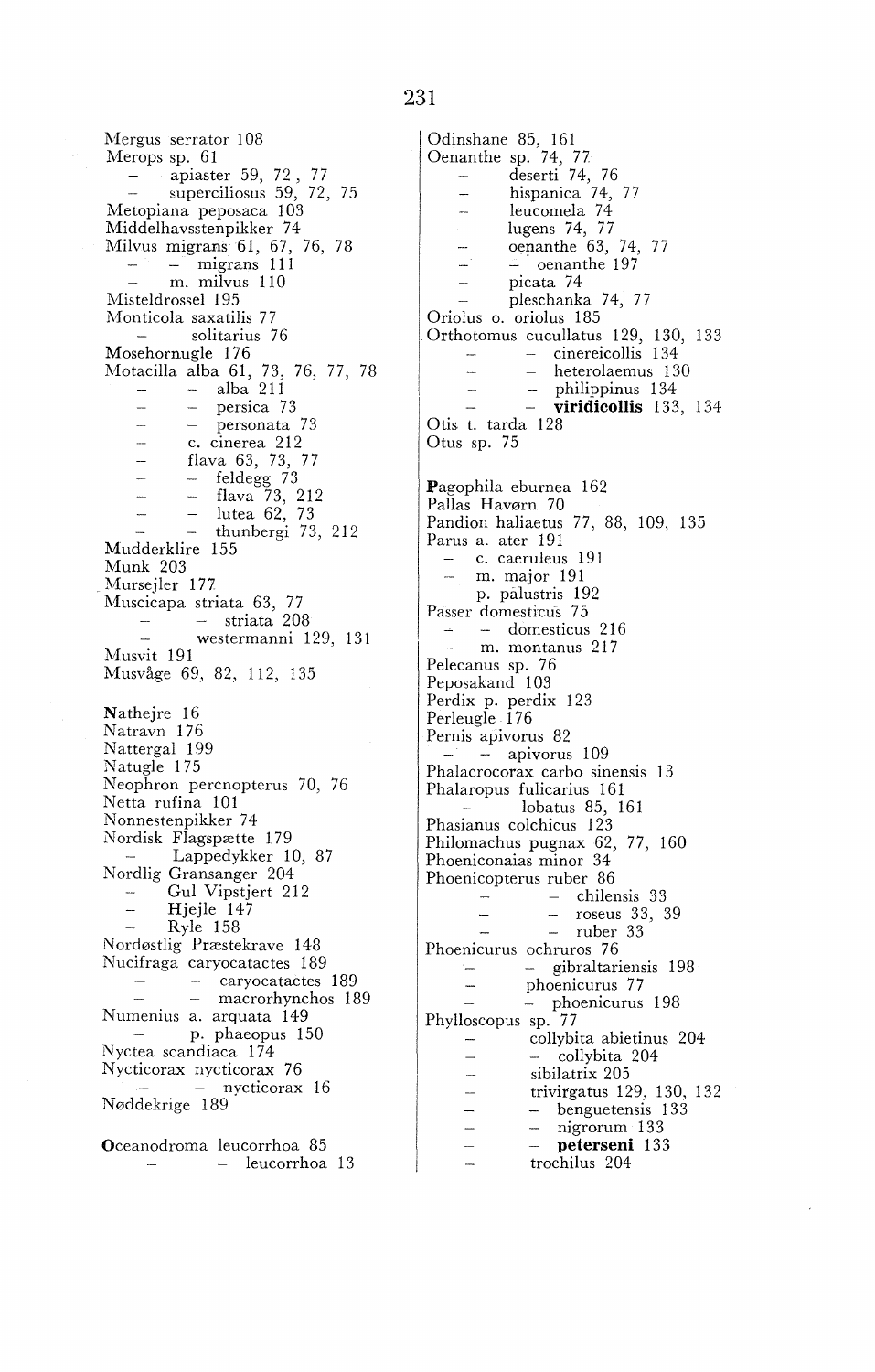Pibeand 88, 98 Pibesvane 19 Pica pica 76 pica 188 Picus v. viridis 1 7 9 Pinicola e. enucleator 221 Pirol 185 Platalea 1. leucorodia 18 Plectrophenax n. nivalis 224 Plettet Rørvagtel 126 Plotus a. alle 168 Pluvialis apricaria 90, 147  $-$  altifrons 147  $\equiv$ - apricaria 147 Podiceps auritus 10, 87 c. cristatus 11  $\overline{\phantom{m}}$ griseigena 88 - griseigena 12 n. nigricollis 10  $\overline{a}$ ruficollis 87  $\sim$ - ruficollis 9 Polsk Svane 22 Polysticta stelleri 83 Pomeransfugl 149 Porzana porzana 126 Prinia gracilis 75 Prunella m. modularis 210 Pterocles 64, 75 Pycnonotus leucotis 75 Pyrrhula pyrrhula minor 220 pyrrhula 220 Rallus a. aquaticus 125 Ravn 186 Recurvirostra a. avosetta 160 Regulus i. ignicapillus 208 r. regulus 208 Ride 165 Ringdrossel 196 Ringdue 170 Ri paria riparia 7 *7*   $-$  riparia 185 Rissa t. tridactyla 165 Rosenbrystet Tornskade 63 Rovterne 85, 166 Russisk Duehøg 112 Rustand 88

Rødben 64, 152 Rød Glente 110 Rødhals 200 Rødhovedet And 101 Tornskade 63, 214 Rødrygget Svale 184 Tornskade 63, 214 Rødstjert 198 Rødstrubet Lom 9 Piber 62, 63, 210 Rødtoppet Fuglekonge 208

Rørdrum 16 Rørhøg 120 Rørsanger 206 Rørspurv 224 Råge 187 Sabinemåge 165 Sandløber 157 Sangdrossel 195 Sanglærke 180 Sangsvane 18 Saxicola rubetra 77, 197 torquata 76, 77 rubicula 198 Scolopax rusticola 156 Seicercus montis 129, 130, 132 paulina 132 xanthopygius 132 Serinus canaria serinus 220 Sildemåge 163 Silkehale 212 Siphia p. parva 209 Sitta europaea sztolcmani 193 Sivsanger 208 Sjagger 84, 194 Skarv, se Mellemskarv Skeand 88, 100 Skestork 18 Skovhornugle 175 Skovpiber 211 Skovsanger 205 Skovskade 190 Skovsneppe 156 Skovspurv 21 7 Skærpiber 210 Slørugle 173 Sneppeklire 90 Snespurv 224 Sneugle 174 Solsort 196 Somateria mollissima 83 mollissima 106 spectabilis 107  $\sim$ Sortand 88, 107 Sort Glente 61, 67, 111 Sortgrå Ryle 158 Sorthalset Lappedykker 9, 10 Sortklire 61, 151 Sortkrage 186 Sortmejse 191 Sortspætte 84, 85, 135, 180 Sort Stork 18 Sortstrubet.Bynkefugl 198 Lom 9 Sort Svane 20 Sortterne 165 Spatula clypeata 88, 100 Spidsand 97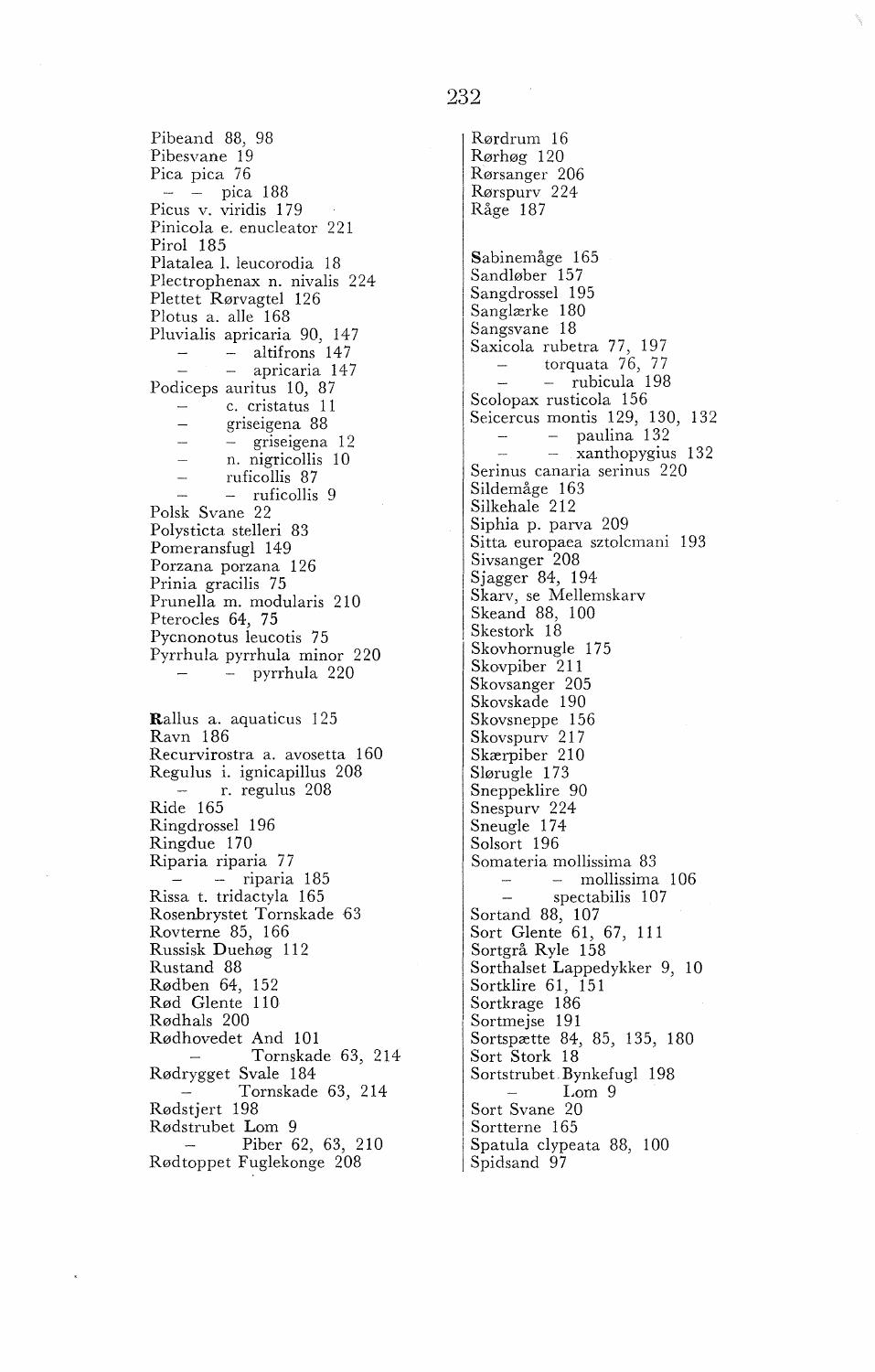Splitterne 167 Spurvehøg 83, 112 Spurveugle 175 Squatarola squatarola 147 Stachyris hypogrammica 129, 130 nigrorum 130  $\sim$ striata 130 Stenpikker 63, 65, 74, 197 Stenvender 155 Steppehøg 70, 119 Steppehøns 64, 169 Steppeørn 60, 67, 69 Stercorarius I. longicaudus 162 parasiticus 162  $\sim$  $\frac{1}{2}$ pomarinus 162  $\overline{a}$ skua 85  $-$  skua 162  $\sim$ Sterna albifrons 77  $-$  albifrons 167 h. hirundo 166 paradisaea 166 s. sandvicensis 167 Stillits 218 Stor Dompap 220 Flagspætte 136, 179 Hornugle 174 Stork 17, 40, 67, 88 Storkjove 85, 162 Stor Kobbersneppe 60, 150 Korsnæb<sub>221</sub> Stormmåge 162 Storpiber<sup>211</sup> Stor Præstekrave 148 Regnspove 149 Skallesluger 108 Skrigeørn 60, 69, 70, 116

L.

Stormsvale 13, 85 Tornskade 136, 213 Stortrappe 128 Strandhjejle 147 Strandskade 128 Streptopelia decaocto 75  $-$  decaocto 170 o. orientalis 170 t. turtur 170 Stribet Græshoppesanger 205 Strix a. aluco 175 Sturnus vulgaris 61, 74, 77, 78<br>-- vulgaris 214 Stylteløber 160 Stær 61, 74, 214 Sumpmejse 192 Surnia u. ulula 174 Svaleklire 154 Svartbag 164 Sydlig Gransanger 204 Hjejle 147

Nattergal 200

Sydlig Ryle 158 Sylvia atricapilla 77 - atricapilla 203 b. borin 201  $\overline{a}$  $\frac{1}{2}$ communis 63, 77 L. - communis 203  $\overline{a}$ curruca 77  $\overline{a}$  $-$  curruca 203 nisoria 201  $\overline{a}$ Syrrhaptes paradoxus 169 Sædgås 25, 27, 87 Søkonge 168 Sølvmåge 163 Toppet Lappedykker 11 Taffeland 103 Tejst 168 Temmincksryle 62, 158 Thorshane 161 Threskiornis aethiopicus 18 Tinksmed 64, 154 Toplærke 181 Toppet Lappedykker 11 Skallesluger 108 Tornirisk 219 Tornsanger 63, 203 Tornskade 65 Trane 90, 124 Tredækker 156 Triel 128 Tringa erythropus 61, 76, 151 glareola 64, 77, 154 nebularia 153 i. ochropus 76, 154  $\overline{a}$ stagnatilis 60, 76  $\overline{a}$ totanus 64, 76, 77  $\sim$  $-$  robusta  $153$  $\overline{\phantom{a}}$  $-$  totanus 152 Troglodytes t. troglodytes 194 Troldand 104 Træløber 193 Turdus m. merula 196 m. musicus 196 philomelos 195  $\sim$ - clarkei 196  $\overline{\phantom{a}}$ - philomelos 196  $\equiv$ pilaris 84, 194  $\overline{a}$ t. torquatus 196 v. viscivorus 195 Turteldue 170 Tyknæbbet Nøddekrige 189<br>Tyndnæbbet Nøddekrige 189 Tyrkerdue 170 Tyto alba 75  $- -$ alba 174  $-$  - guttata 173 Tårnfalk 72, 122 Upupa epops 77

 $-$  epops 178

## 233